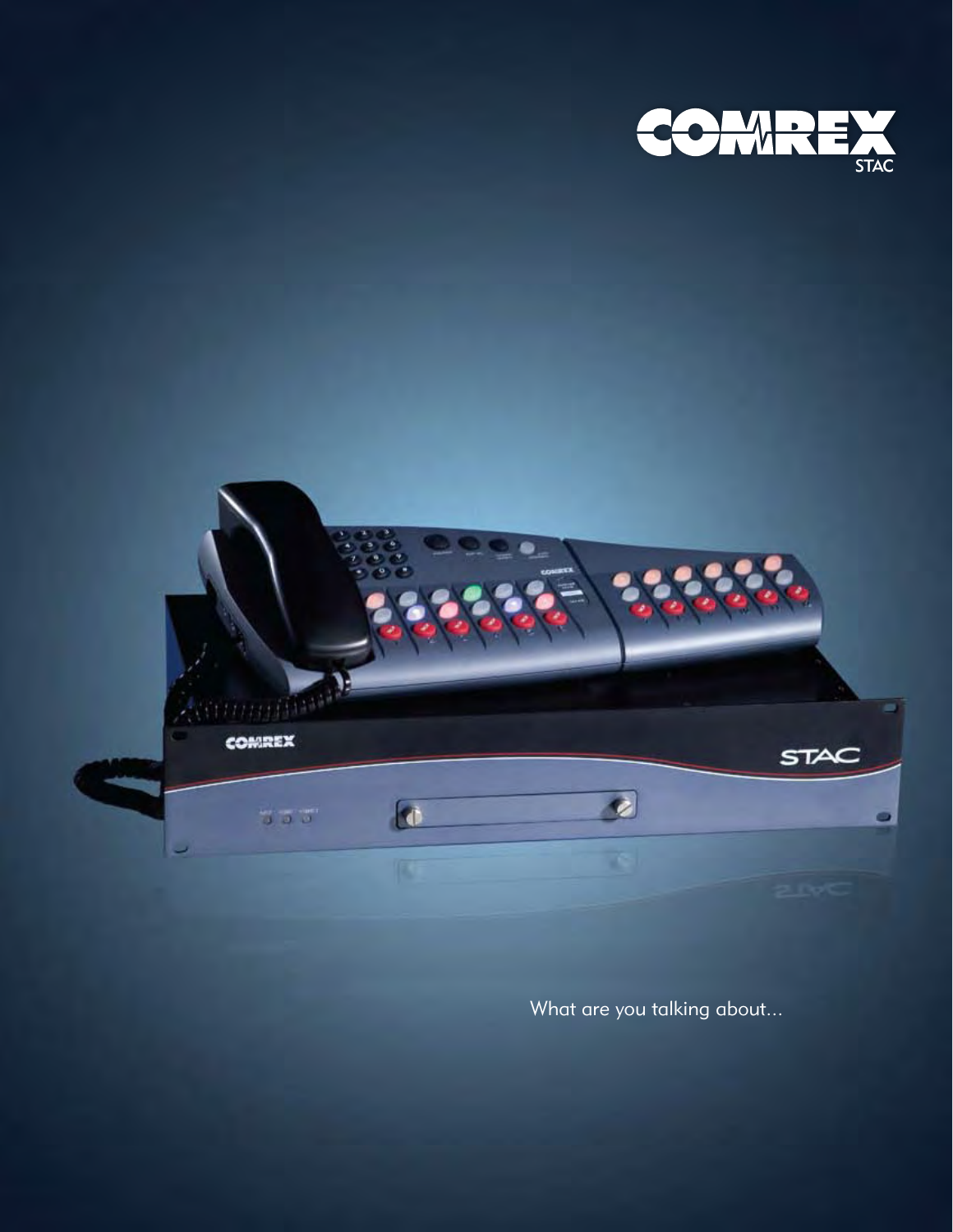# Key STAC Features

- Dual, high performance digital hybrids for reliable, natural sounding caller audio, even when conferencing.
- Configurations for six and 12 phone lines. Easy to expand in field.
- Flipping a switch on the back of a control surface is all that is required to select Studio/Producer or Screener Mode.
- A standard web browser can be used on any locally networked or Internet connected computer for call screening and control.
- Auto Attendant for automatically answering incoming calls with your custom outgoing message. Call is answered after two or six rings, the message is played and, at the end of the message, the line is put on hold. If no message is recorded, lines will automatically be answered and put on hold. Function selected from control surface.
- Two phone lines can be assigned to VIP mode, removing them from the priority rotation and Auto Attendant. These can be reserved for placing outgoing calls and incoming hot lines.
- Selectable auto-disconnect of calls termintated by caller.
- Selectable automatic gain control for consistent levels on-air and send audio down the line to your callers. A separately controllable caller level boost may also be used.
- Talent can maintain "control" of the conversation by using selectable caller ducking that lowers caller audio level when talent speaks.

# STAC Mainframe

- No configuration required after initial installation. Set-up controls are behind an easy-access panel and include pots for level adjustments and DIP switches for configuring Auto Attendant, auto-disconnect, automatic audio gain control, VIP and other settings.
- Front panel features three bicolor LEDs indicating level status of audio input and hybrid levels.
- Telephone line connections provide loop-thru to other systems or telephone sets sensing loop-thru provided for PBX interconnection.
- STAC Breakout Kit available for converting RJ45 connectors to 3x RJ11 connectors.
- Callers are conferenced within the STAC mainframe requiring only one mix-minus audio input to feed both hybrids.
- A separate audio input is used for program-on-hold.
- Each hybrid has an individual audio output to send to your audio mixing console or router.
- A third audio output sums the two callers with the host audio—great for connection to a recording device.
- Hybrid Expansion Port allows for addition of external discreet hybrid. Useful when conferencing of callers isn't desirable or for split studio applications.
- Ethernet port allows the integrated web server to deliver call screening info and to control all call functions via STAC IP.
- Software is field upgradable via compact flash port.



# Line Clustering

STAC now features Line Clustering! If you've been looking for something to replace your antiquated 1A2 key system or an alternative to trying to interface studio lines to your PBX for transferring calls between studios, STAC is the answer. Line Clustering allows you to share your studio POTS/PSTN lines between up to 12 STAC Mainframes! Simply bridge your studio POTS/PSTN lines to each STAC Mainframe. Then, connect each STAC Mainframe to the same Local Area Network. The rest of the setup is done in the STAC Setup GUI. You can share all of your lines or just a few. STAC is flexible. How flexible? We'll leave that up to you.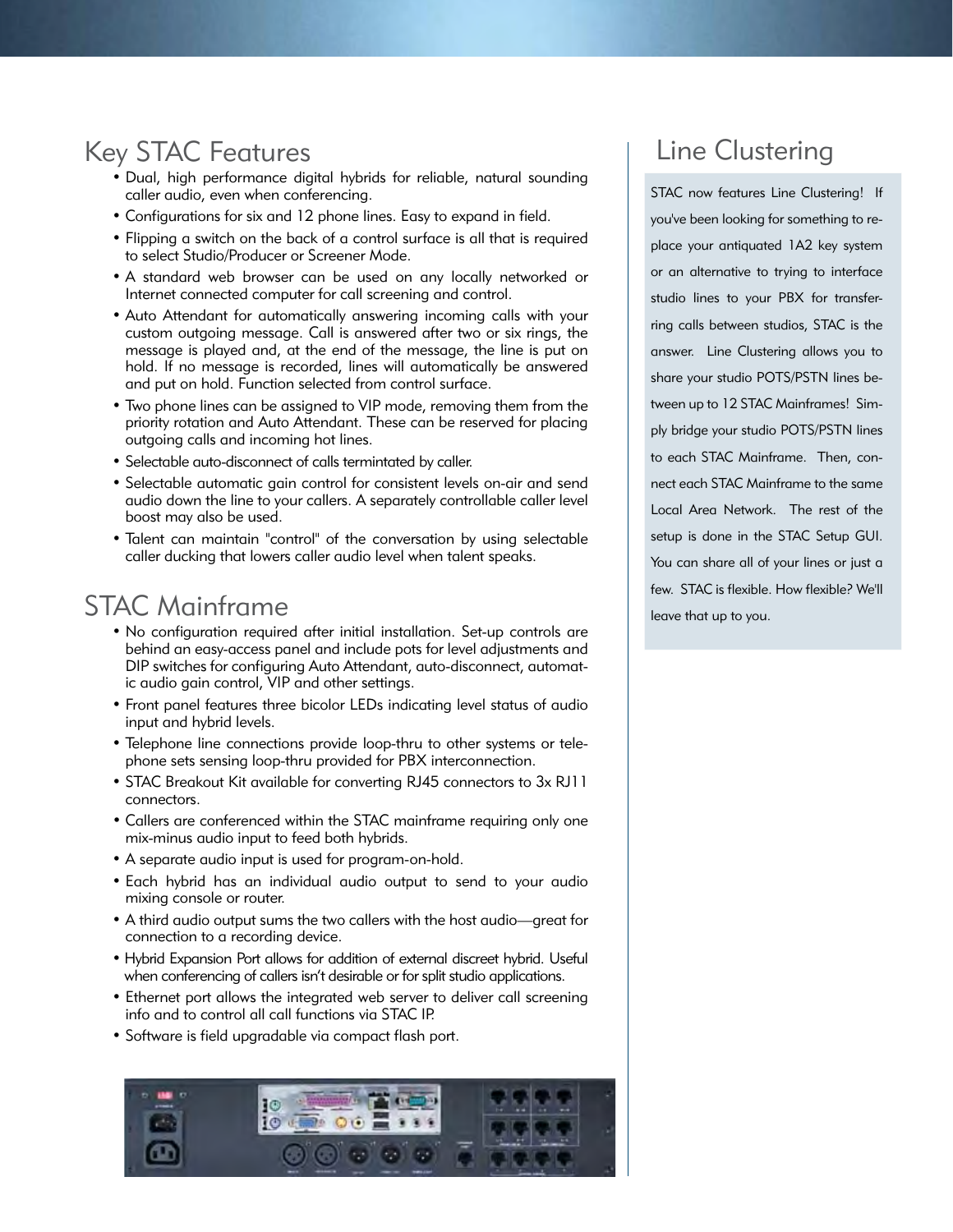# STAC Control Surfaces

- One control surface is included with purchase of mainframe. Additional control surfaces, up to four per system, may be added at any time. STAC6 control surfaces can be upgraded to STAC12 in the field.
- Clean, logical design allows functions to be mastered quickly. Dedicated buttons, with associated multicolor LEDs, minimize the number of button presses and make it easy to determine status of phone lines and callers.
- Any control surface can operate in Studio/Producer or Screener Mode.
- Designed to use standard Cat-5 wiring to link the control surfaces to the mainframe up to 100 feet away. No proprietary cabling or additional power source required for control surface connection.
- Common STAC control surface functions available in both Studio/Producer and Screener Modes:
	- Auto-Attendant activation, deactivation.
	- Default Priority for next caller to be placed on air is:
		- Callers on hold who have been screened,
		- Followed by callers on hold who have not been screened, in order of length of time on hold.
	- Change Priority function overrides the default priority to select and indicate the next caller to be to be placed on the air.

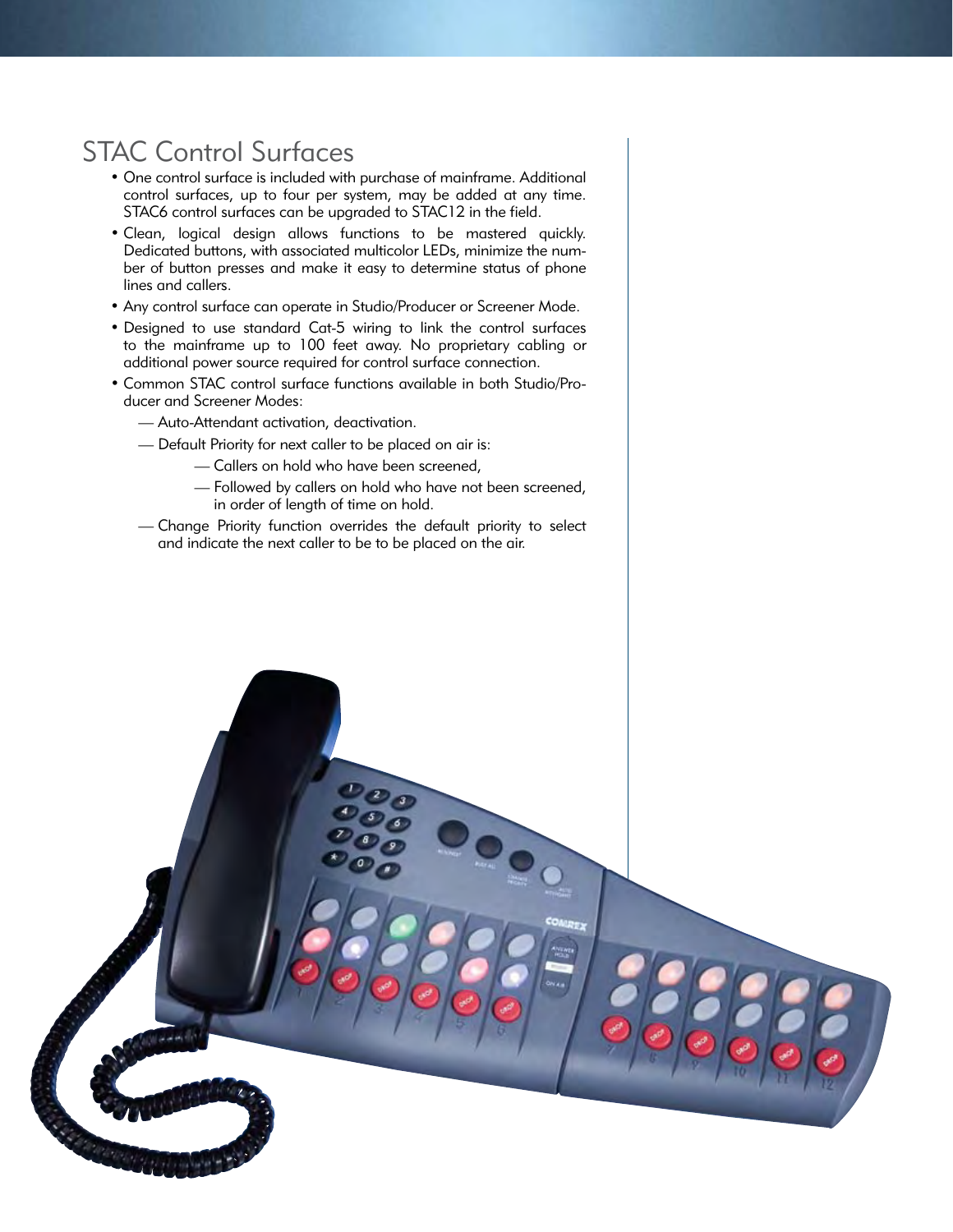# STAC Control Surfaces (continued)

- Busy All function assists in "clearing the phones" for contests and other uses. Pressed once, the Busy All button drops all unlocked lines and will "busy them out". On second press, the unlocked lines are freed up and are now available to receive calls.
- Aux button controls logic output to turn on/off external recorder or delay. DIP switch configurable as momentary or latching. The Aux function on each control surface operates independently of the others. In Studio/Producer mode, this button may alternately operate as a "Next" button, seamlessly putting the next priority line on the air.
- Jack provided for headset connection to provide alternative to handset.

## Screener Mode functions:

- The top row of buttons performs off-air call answering. Callers selected from these controls communicate via the control surface handset. Bicolor green/yellow LEDs indicate whether the line was answered at this control surface or another.
- The middle row of buttons is used to place callers on hold, signal screening status to studio/producer control consoles and to change priority. A screener cannot place callers on air. Bicolor red/blue LEDs indicate line status including hold, screened hold, priority and on-air.
- The bottom row of buttons drops lines that have been selected using the top or middle row of buttons.

## Studio/Producer Mode functions:

- The top row of buttons performs off-air call answering, including placing calls on hold or releasing them. Callers selected from these controls communicate via the control surface handset. Bicolor green/yellow LEDs indicate hold and priority status.
- The middle row of buttons places callers on air, with or without screening. Lines will drop when another caller is selected. Alternately, by pressing the corresponding line button a second time, the line may be locked for conferencing and requires pressing the drop button to disconnect. Bicolor red/blue LEDs indicate which lines are on air, to which hybrid the lines are assigned, and whether the line is locked on air.
- The bottom row of buttons drops lines that have been selected from either the top or middle row.

# STAC IP

- Duplicates control surface functions on any network-connected computer using standard web browsers.
- Password protected access to talent, producers and screeners on existing local networks and Internet connections.
- Software is served from STAC mainframe, so no dedicated server is required.
- Call timers are displayed for each line, showing length of time on hold and length of time on air.
- Selectable "emoticons" indicate general mood of caller. Ample room for descriptive text.
- Studio Chat window for real-time communication between screener/producer and host.



## Got Callers? STAC 'EM!

![](_page_3_Picture_21.jpeg)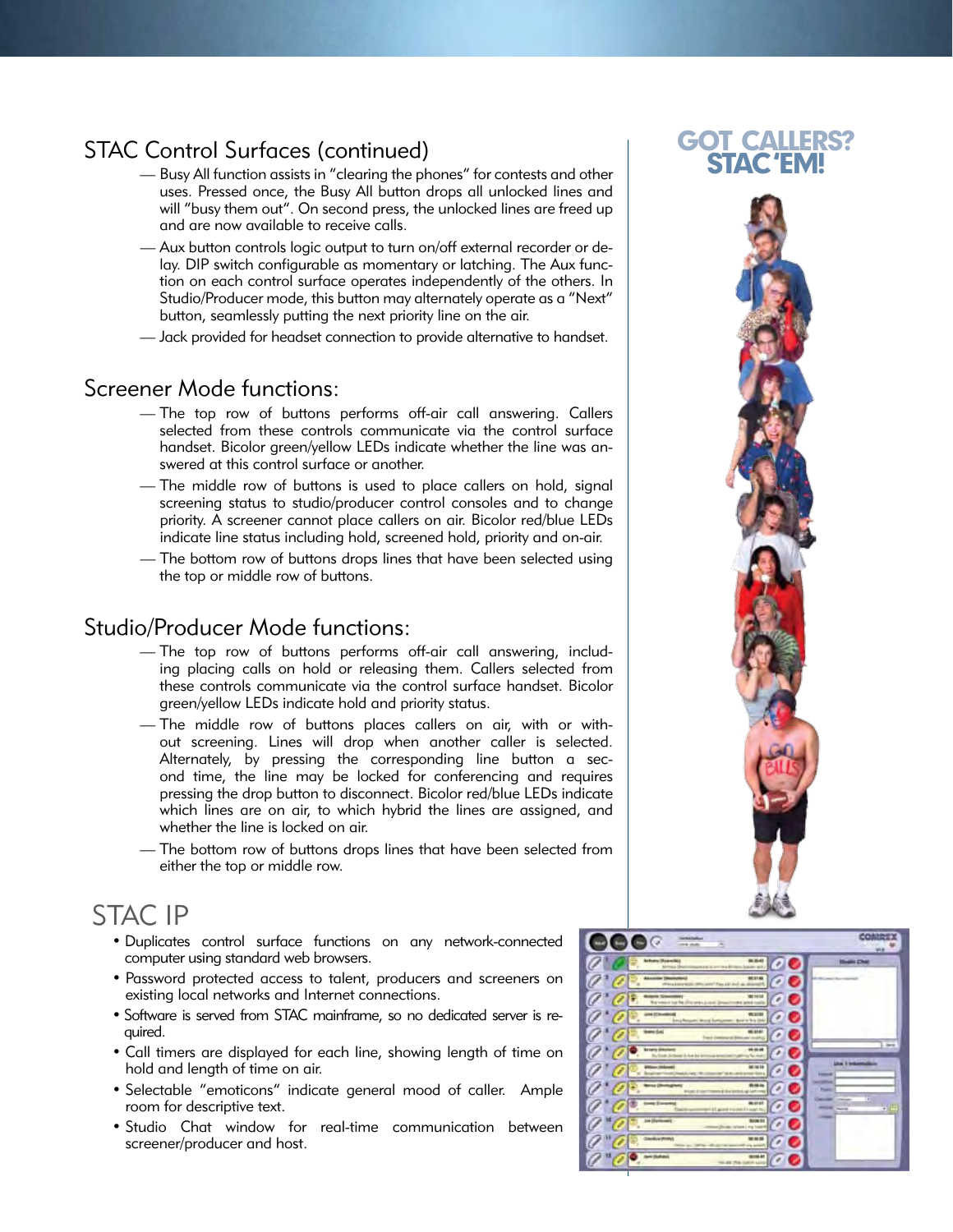# About STAC

What are you talking about?

A call-in on local politics.

An interview with the winning quarterback from his hotel.

An eyewitness with late-breaking news.

A dedication to the one someone loves.

Congratulating caller number six on winning concert tickets.

The telephone has always been essential to live broadcast. Studio Telephone Access Center (STAC) puts you in control of your talk shows, call-ins and phoners with great sound, ease of operation and scalable configuration.

STAC incorporates a pair of Comrex high-performance digital hybrids with automatic audio level control. The result is the most natural sounding telephone audio, even when conferencing multiple callers. A compact, rack-mounting mainframe houses the hybrids, the multiline controller and all telephone and audio connections.

The attractive, ergonomic control surfaces offer two operational modes, selectable with a flip of a switch:

- Studio/Producer Mode provides both pre-air and on-air caller management.
- Screener Mode simplifies the task of screening and queuing callers.

Powerful call management can be quickly mastered with minimal training. A single control surface is included for basic operation. For more demanding programming, up to four control surfaces may be used.

Call screening and control are available from any networked computer, using a standard web browser, with the included STAC IP. With STAC IP, your talent can host their shows from anywhere there is an Internet connection or you can economically create more control points from any computer on your local network. No additional computer is needed to serve the STAC IP webpage, as it is served from the mainframe. Your connections are secured by password protection and no dedicated client software needs to be installed. In addition to replicating the call status information on the control surfaces, STAC IP also provides fields for additional information about callers and text "chat" among those on your show network.

Innovative features include an Auto Attendant that automatically answers incoming callers with your custom message and puts them on hold; dedicated control surface buttons to designate the next caller to be placed on air and to activate an external recorder or delay; and program-on-hold audio.

The STAC12 mainframe and control surface are configured for 12 phone lines, while the STAC6 is configured for six lines. Expanding a STAC6 to a STAC12 in the field is quickly accomplished by installing a mainframe extension card and control surface "sidecars".

No matter what you're talking about, you'll be talking about quality, convenience and value when you put the Comrex STAC on the line.